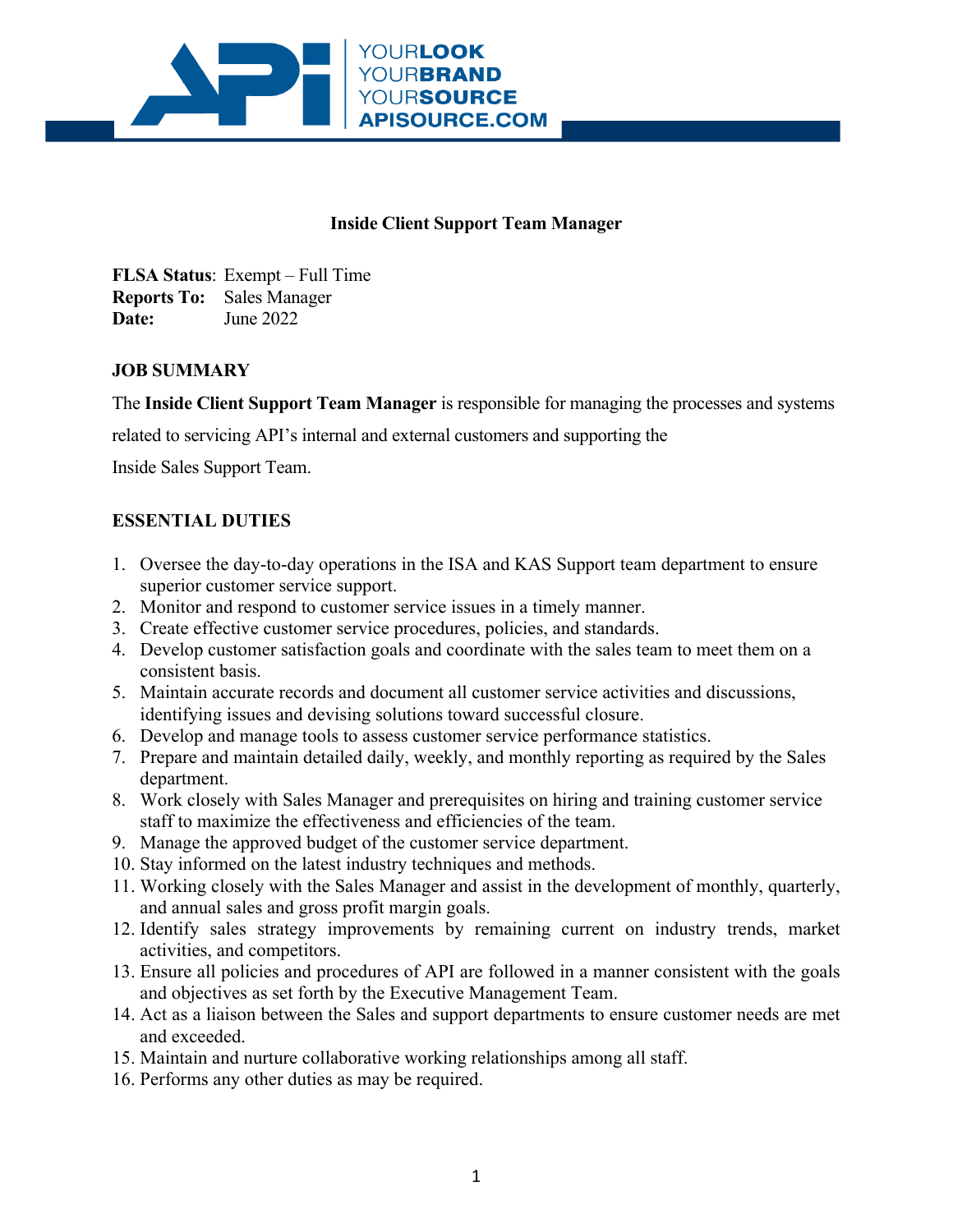

# **SUPERVISORY RESPONSIBILITY**

This position oversees API Source's Inside Sales Assistants and Key Account Specialists.

## **EDUCATION AND EXPERIENCE**

- BS/MS degree in Business Administration or equivalent work experience
- 5 7 years of experience as a Sales Representative or Customer Service Manager, preferably in the promotional production distribution and manufacturing industry.
- Demonstrated ability to communicate, present and influence credibly and effectively at all levels of the company
- Excellent knowledge of management methods and techniques<br>• Ability to think strategically lead and manage customer service
- Ability to think strategically, lead and manage customer service support staff
- Skilled at coaching, training, developing and inside supporting sales teams.
- Working knowledge of customer service software, databases and tools
- Awareness of industry's latest technology trends and applications

## **WORK ENVIRONMENT**

This job operates in a professional office environment. This role routinely uses standard office equipment such as computers, phones, photocopiers, filing cabinets and fax machines.

The normal workday will be from 8:00 AM to 5:00 PM. However, the hours may be longer or subject to change based on specific business needs.

### **PHYSICAL DEMANDS**

While performing the duties of this job, the employee is regularly required to talk or hear. The employee is frequently required to stand, walk, use hands to finger, handle or feel and reach with hands and arms.

This position may require the ability to occasionally lift office products and supplies, up to 20 pounds.

### **TRAVEL**

Travel is primarily local during the business day, although some out-of-the-area and overnight travel may be expected.

### **ACKNOWLEDGMENT**

This job description is not intended to cover or contain a comprehensive listing of the activities, duties or responsibilities that are required of the employee for this position. It is not intended as a contract for employment, nor does it guarantee employment for any period. The Board of